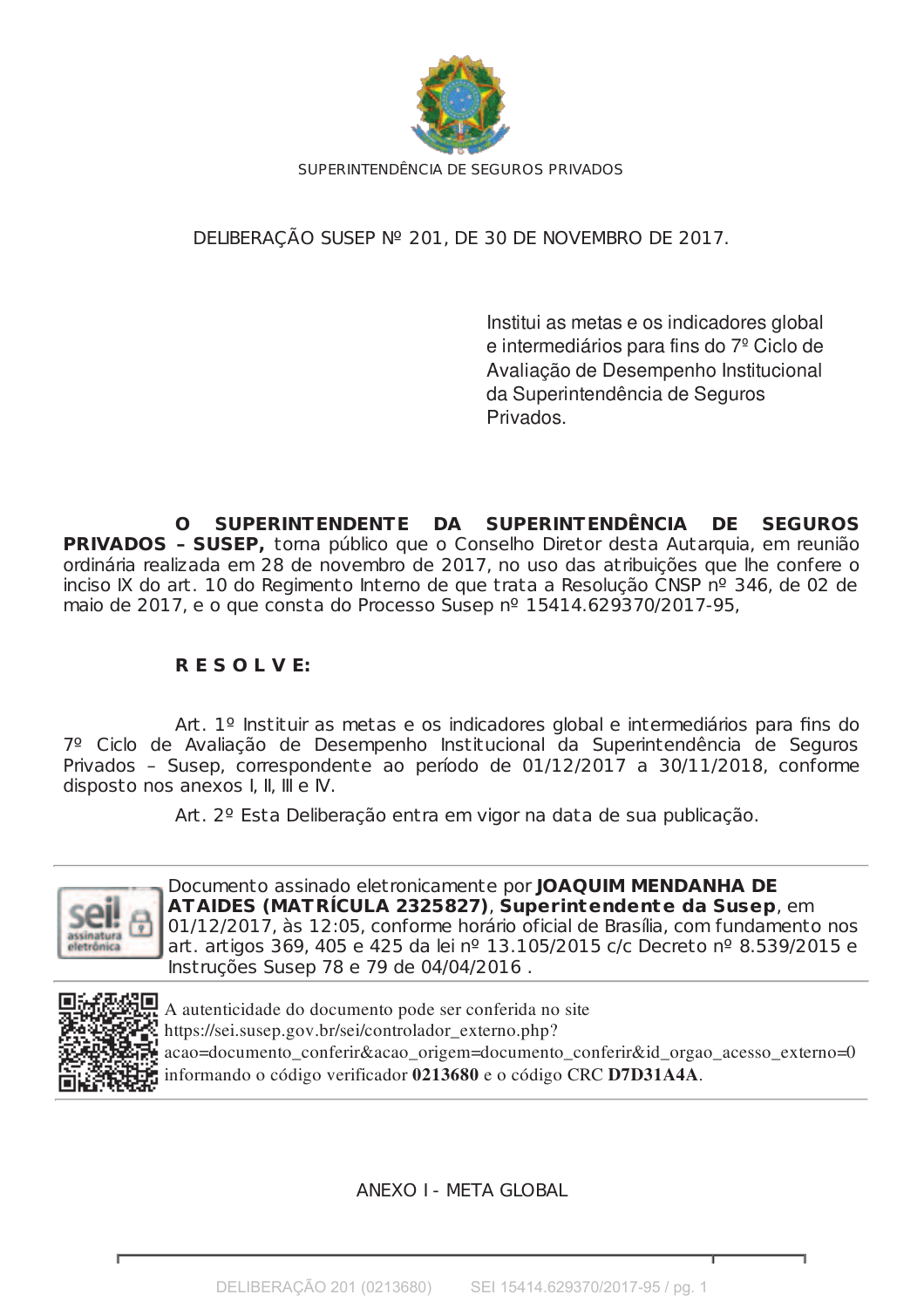| <b>META GLOBAL - INDICADOR</b>                                        |  |
|-----------------------------------------------------------------------|--|
| Número de ações de desenvolvimento do mercado implementadas   8 ações |  |

O indicador da Meta Global será calculado por meio da multiplicação entre média ponderada do resultado do acompanhamento de cada uma das 10 (dez) ações de desenvolvimento do mercado pelo peso da ação, segundo a dimensão de desempenho do respectivo indicador, e o número total de ações da Meta Global. No cumprimento parcial de uma ação, o resultado do acompanhamento da ação será calculado como um percentual da meta estabelecida. No caso de cumprimento da meta estabelecida para uma determinada ação, será considerado como resultado do acompanhamento dessa ação o percentual de 100% (cem por cento).

 $G = \frac{\sum_{k=1}^{m} p_k A_k}{\sum_{k=1}^{m} p_k} x m$ 

Onde<sup>.</sup>

 $G =$  resultado da Meta Global:

 $m = n$ úmero de ações da Meta Global:

 $p_k$  = peso da ação "k" da Meta Global, conforme tabela abaixo;

 $A_k$  = resultado do acompanhamento da ação "k" da Meta Global.

As dimensões de desempenho que serão utilizados tanto para as ações da Meta Global como para as Metas Intermediárias e os respectivos pesos são os constantes da tabela abaixo:

| Dimensão do<br>Desempenho | Peso | Proporção        |
|---------------------------|------|------------------|
| Efetividade               | 2,5  |                  |
| Eficácia                  | 2,0  | 60%<br>resultado |
| Eficiência                | 1,5  |                  |
| Execução                  | 1,5  |                  |
| Excelência                | 1,5  | 40% resultado    |
| Economicidade             | 1,0  |                  |
|                           |      |                  |

DELIBERAÇÃO 201 (0213680) SEI 15414.629370/2017-95 / pg. 2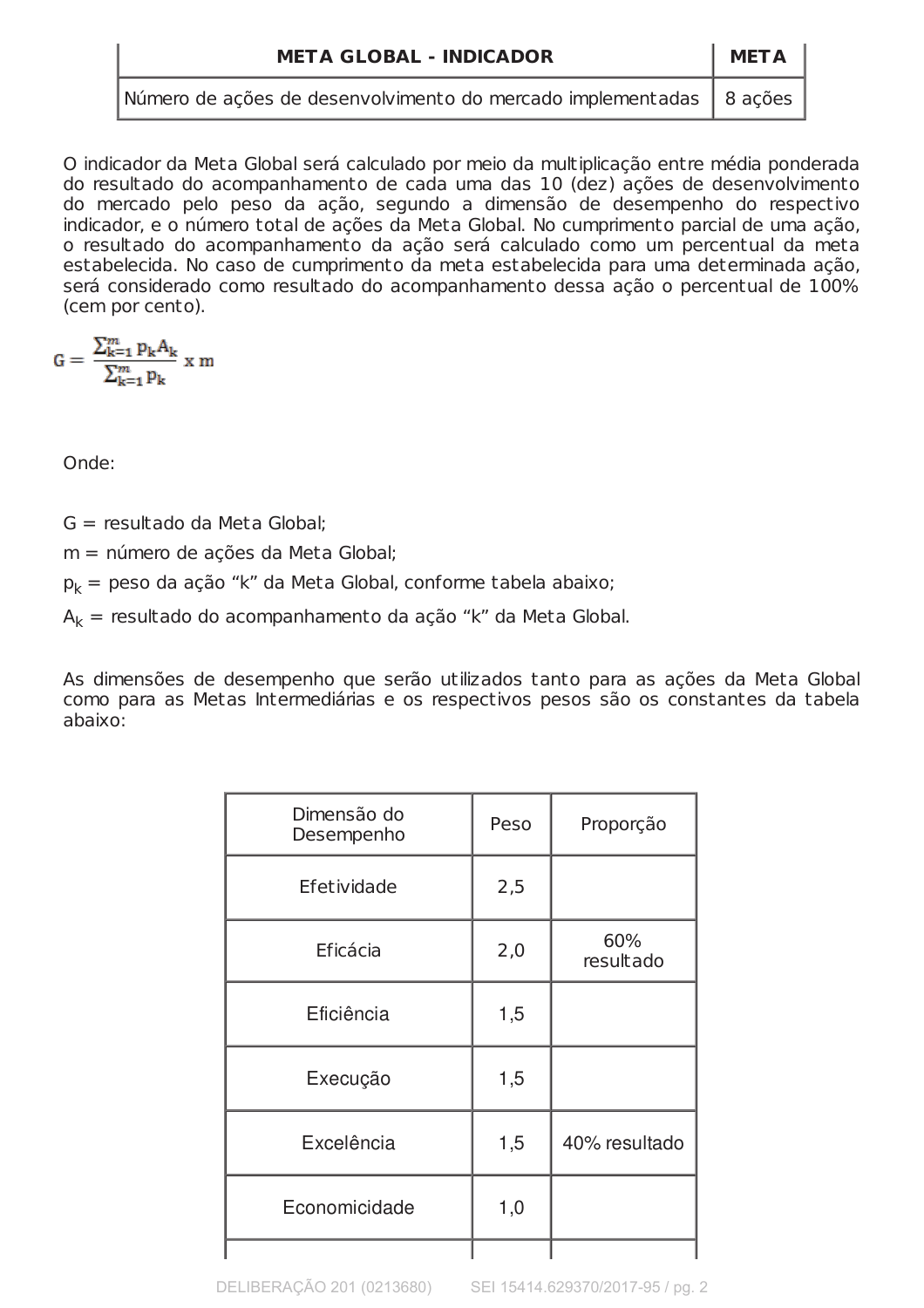| Total | $10,0$ | 100% |
|-------|--------|------|
|       |        |      |

## ANEXO II - AÇÕES DA META GLOBAL

| <b>COORDENAÇÃO</b><br><b>GERAL OU</b><br><b>EQUIVALENTE</b> | <b>INDICADOR</b>                                                                                                          | <b>DIMENSÃO</b><br><b>DO</b><br><b>INDICADOR</b> | <b>META</b>                          |
|-------------------------------------------------------------|---------------------------------------------------------------------------------------------------------------------------|--------------------------------------------------|--------------------------------------|
| <b>CGCOF</b>                                                | Indice de conformidade das fiscalizações                                                                                  | Execução                                         | 80%                                  |
| <b>CGCOM</b>                                                | Quantidade de estudos para novos<br>normativos e análises de proposta de<br>aperfeiçoamento de normativos existentes      | Execução                                         | 10<br>estudos                        |
| <b>CGEAF</b>                                                | Indice de chamados solucionados pela<br>COSEP em até 72 horas                                                             | Eficiência                                       | 80%                                  |
| <b>CGETI</b>                                                | Indice de solução de chamados                                                                                             | Eficiência                                       | 80%                                  |
| <b>CGFIP</b>                                                | Indice de fiscalização de supervisionadas<br>sob plano de recuperação                                                     | Execução                                         | 80%                                  |
| <b>CGJUL</b>                                                | Indice de tarefas realizadas relativas às<br>atribuições da CGJUL                                                         | Eficiência                                       | 17                                   |
| <b>CGMOP</b>                                                | Quantidade "Matriz de Risco" da CGMOP                                                                                     | execução                                         | $\overline{2}$                       |
| <b>CGRAL</b>                                                | Indice de análise de atos societários                                                                                     | <b>EXECUÇÃO</b>                                  | 90%                                  |
| <b>GABIN</b>                                                | Indice de tempestividade na apresentação<br>do Relatório Mensal de Acompanhamento EFICIÊNCIA<br>de Propostas Legislativas |                                                  | 75%                                  |
| <b>SEGER</b>                                                | Alcance das iniciativas de educação<br>financeira da Susep                                                                | execução                                         | 3.000<br>pessoas<br>por<br>trimestre |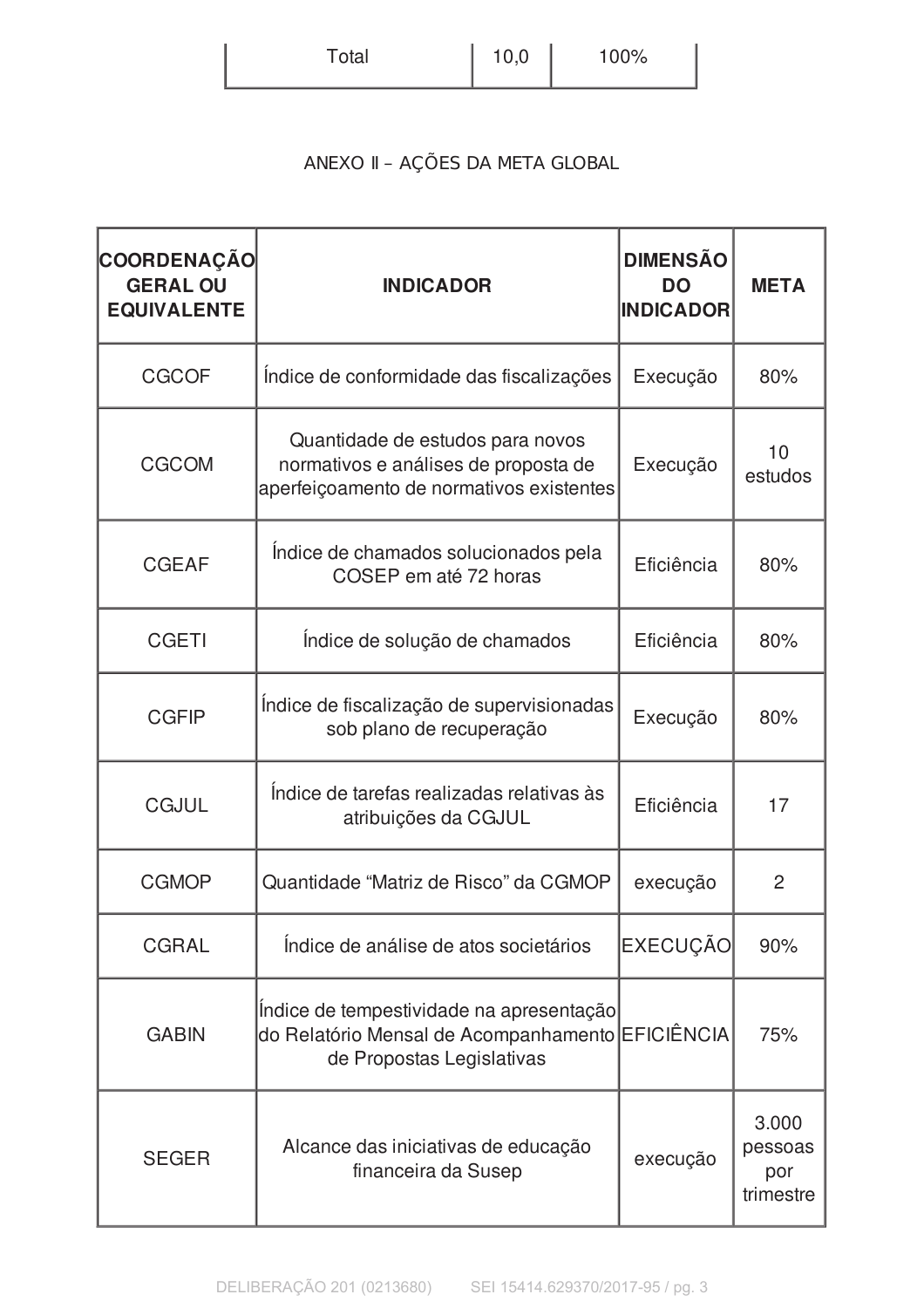| <b>EQUIPE DE</b><br><b>TRABALHO</b> | <b>INDICADOR</b>                          | <b>DIMENSÃO</b><br><b>DO</b><br><b>INDICADOR</b> | <b>META</b>     |
|-------------------------------------|-------------------------------------------|--------------------------------------------------|-----------------|
| COAT <sub>3</sub>                   | lindice de análise dos atos societários   | execução                                         | 90%             |
| <b>CORPE</b>                        | Indice de registro de atestados médicos   | eficiência                                       | 80%             |
| <b>COTAB</b>                        | Indice de instrução da folha de pagamento | eficácia                                         | 6 dias<br>úteis |

## ANEXO IV - CÁLCULO DA AVALIAÇÃO DE DESEMPENHO INSTITUCIONAL

O cálculo do resultado preliminar da Avaliação de Desempenho Institucional atribuirá até oitenta pontos em função dos resultados obtidos na apuração da Meta Global e das Metas Intermediárias, assim calculados:

$$
ADI_p = 32\ G + 48\ \frac{\Sigma_{k=1}^n\,q_kI_k}{\Sigma_{k=1}^n\,q_k}
$$

Onde,

ADI<sub>p</sub> = resultado preliminar da Avaliação de Desempenho Institucional;

G = percentual de execução da Meta Global;

n = total de Metas Intermediárias;

 $q_k$  = peso da Meta Intermediária "k", conforme tabela abaixo;

 $I_k$  = resultado da Meta Intermediária "k".

As dimensões de desempenho que serão utilizados tanto para as ações da Meta Global como para as Metas Intermediárias e os respectivos pesos são os constantes da tabela abaixo: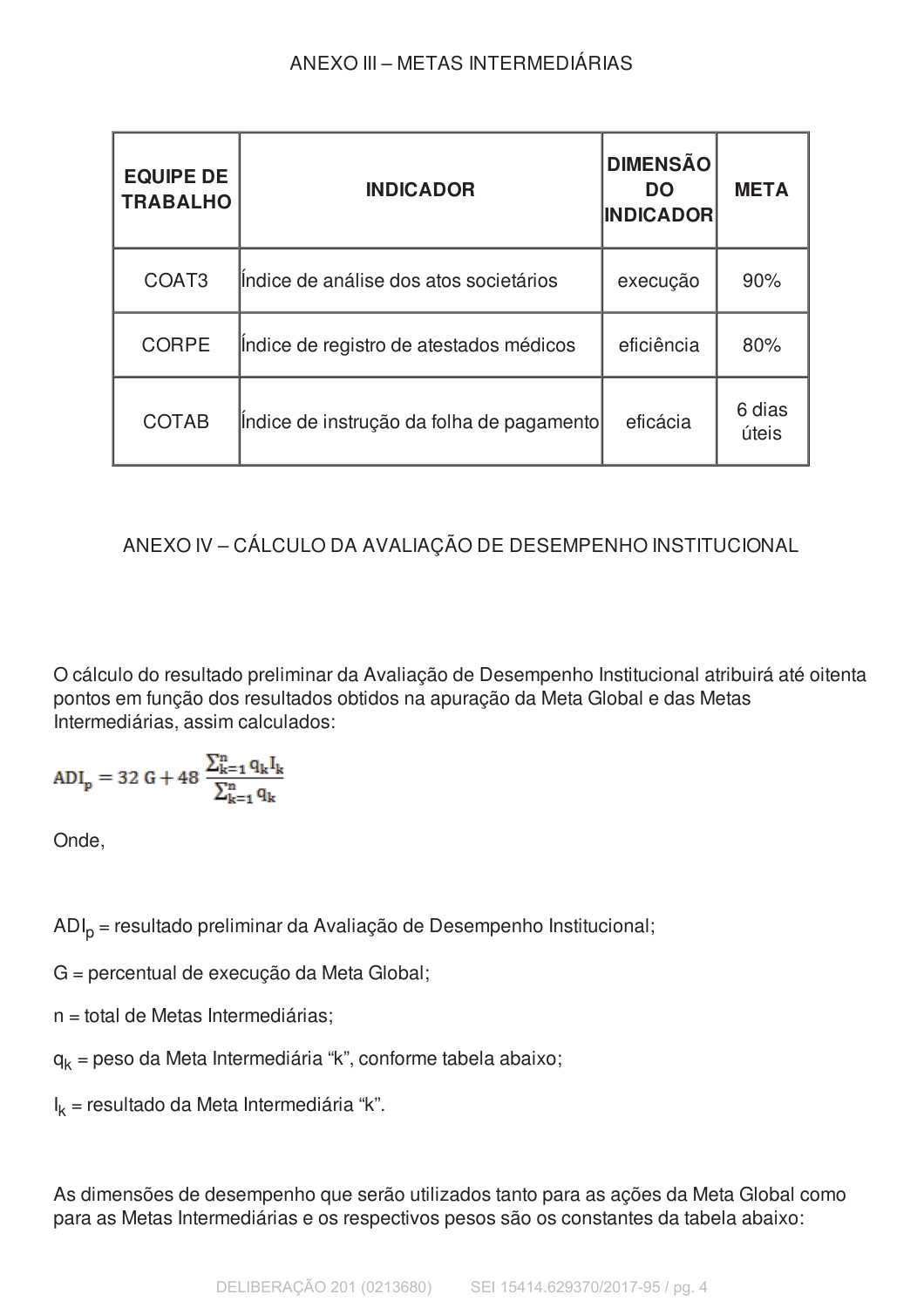| Dimensão do<br>Desempenho | Peso | Proporção     |
|---------------------------|------|---------------|
| Efetividade               | 2,5  |               |
| Eficácia                  | 2,0  | 60% resultado |
| Eficiência                | 1,5  |               |
| Execução                  | 1,5  |               |
| Excelência                | 1,5  | 40% resultado |
| Economicidade             | 1,0  |               |
| Total                     | 10,0 | 100%          |

Ao resultado preliminar da Avaliação de Desempenho Institucional (ADI<sub>p</sub>), será aplicada a conversão constante da tabela abaixo para se obter o resultado final da avaliação (ADIf):

| Resultado preliminar da<br>Avaliação de Desempenho<br>Institucional | Resultado final da Avaliação de<br>Desempenho Institucional $(ADI_f)$ |
|---------------------------------------------------------------------|-----------------------------------------------------------------------|
| $ADIp \ge 72$                                                       | 80                                                                    |
| $64 \le ADI_{p}$ < 72                                               | 72                                                                    |
| $56 \le ADI_{p} < 64$                                               | 64                                                                    |
| $48 \le ADI_{p} < 56$                                               | 56                                                                    |
| $40 \leq ADI_p$ < 48                                                | 48                                                                    |
|                                                                     |                                                                       |